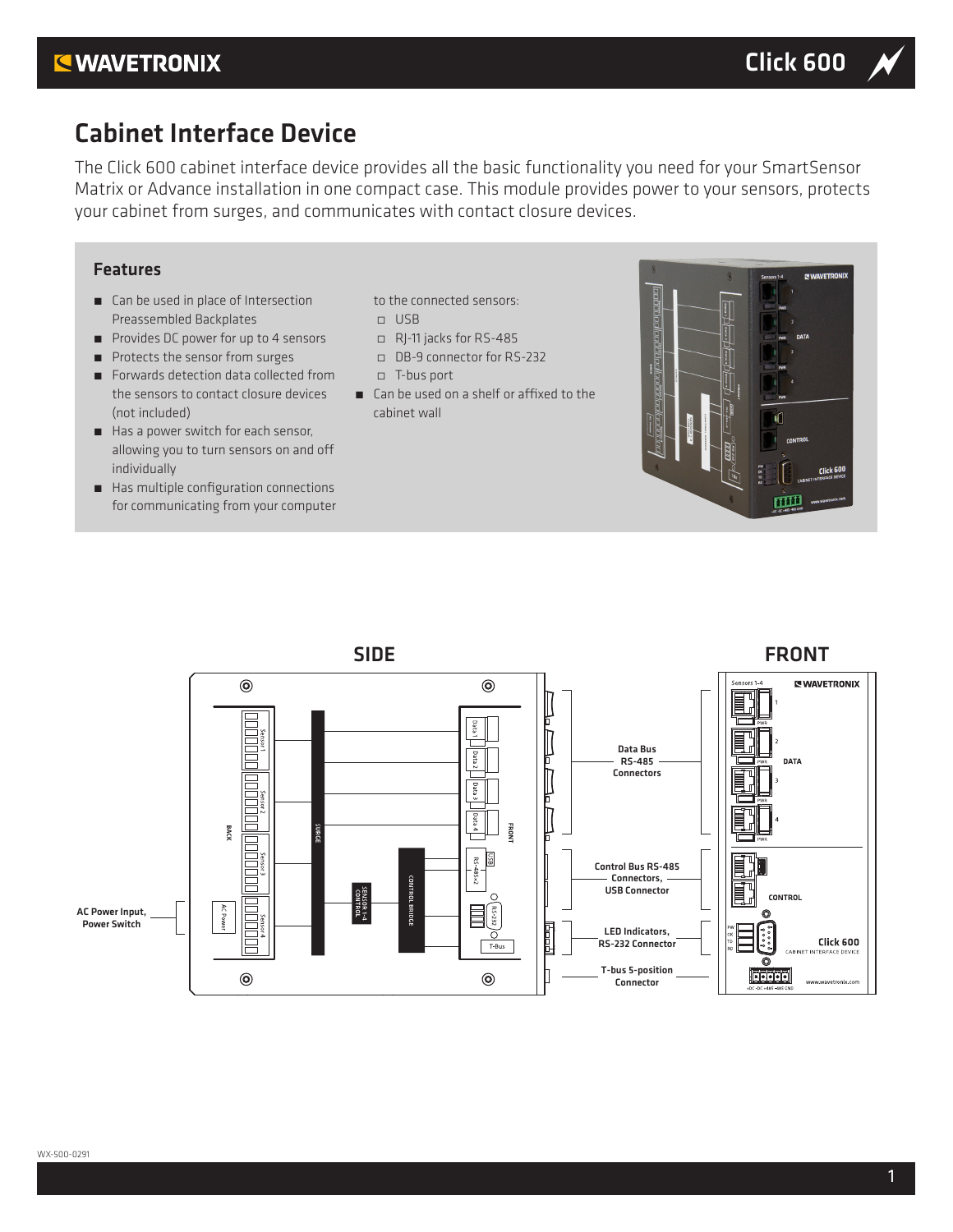

# Technical Specifications

### Included Components

- Click 600
- AC power cord
- Extra fuse
- Terminal blocks for attaching to cable
- 4 jumper cables

## Physical

- Weight: 3.4 lbs. (1.5 kg)
- ˿ Physical dimensions: 7.5 in. × 6.7 in. × 3.3 in. (19 cm x 17 cm x 8.4 cm)
- Ambient operating temp: -29°F to 165°F (-34°C to 74°C)
- Humidity: up to 95% RH

### Mounting

- Shelf-mount
- Optional U-channel mounting bracket accessory package allows mounting on the side of the traffic cabinet

#### Power

- Power supply voltage: 90 to 260 VAC
- AC frequency: 50-60 Hz
- Max power: 75 W @ 80°C
- 24 VDC output on sensor connectors

### Connections and Communication

- ˿ Power
	- ̀ AC input: IEC AC input
- Four terminal block connectors on back of device for connecting to sensors
	- ̀ Cable terminal points for sensor power and RS-485 communications
	- ̀ Matching terminal blocks are included with Click 600
	- $\Box$  Matches terminal blocks used for cable termination with Wavetronix intersection preassembled backplates
- Four RJ-11 jacks on faceplate of device for connecting to contact closure devices
	- ̀ Communicate via RS-485
	- $\Box$  Jacks make up physical interface of data bus on device and are for sending detection data from sensors on to contact closure devices such as rack cards (which are not included)
	- $\square$  Communicate with rack cards via jumper cables (included)
- Four communication ports on faceplate make up physical interface of control bus and are for connecting to the sensors to configure them
	- ̀ DB-9 port for communicating via RS-232
	- ̀ Two RJ-11 jacks for communicating via RS-485

# Ordering Information

Click 600 102-0402

**ACCESSORIES** 102-0423 - U-Channel Mounting Bracket Accessory Pack

# **Wavetronix**

78 East 1700 South Provo, UT 84606 801.734.7200 sales@wavetronix.com www.wavetronix.com

- ̀ USB mini-B connector
- ̀ T-bus port for connecting to a T-bus; allows Click 600 to send DC power and RS-485 communications to other devices connected to a T-bus

### Other Features

- Four multicolored LEDs with activity indicating functions:
	- ̀ Red LED (PW) illuminates when device has power
	- $\Box$  Blue LED (OK) extinguishes if device has been disabled by surges
	- $\Box$  Green LED (TD) illuminates when data is transmitted on the control bus
	- $\Box$  Yellow LED (RD) illuminates when data is received on the control bus
- Each data bus RJ-11 jack on the faceplate corresponds to one sensor and has the following features:
	- ̀ Switch for turning the power to that sensor on and off
	- $\Box$  LED for indicating when that sensor has power
- Switch for turning power on and off to entire device

### NEMA TS2-2003 Testing

- Complies with the applicable standards stated in the NEMA TS2-2003 Standard
- Test results available for each of the following tests:
	- $\square$  Shock pulses of 10 g, 11 ms half sine wave
	- ̀ Vibration of 0.5 Grms up to 30 Hz
	- □ 300 V positive/negative pulses applied at one pulse per second at minimum and maximum DC supply voltage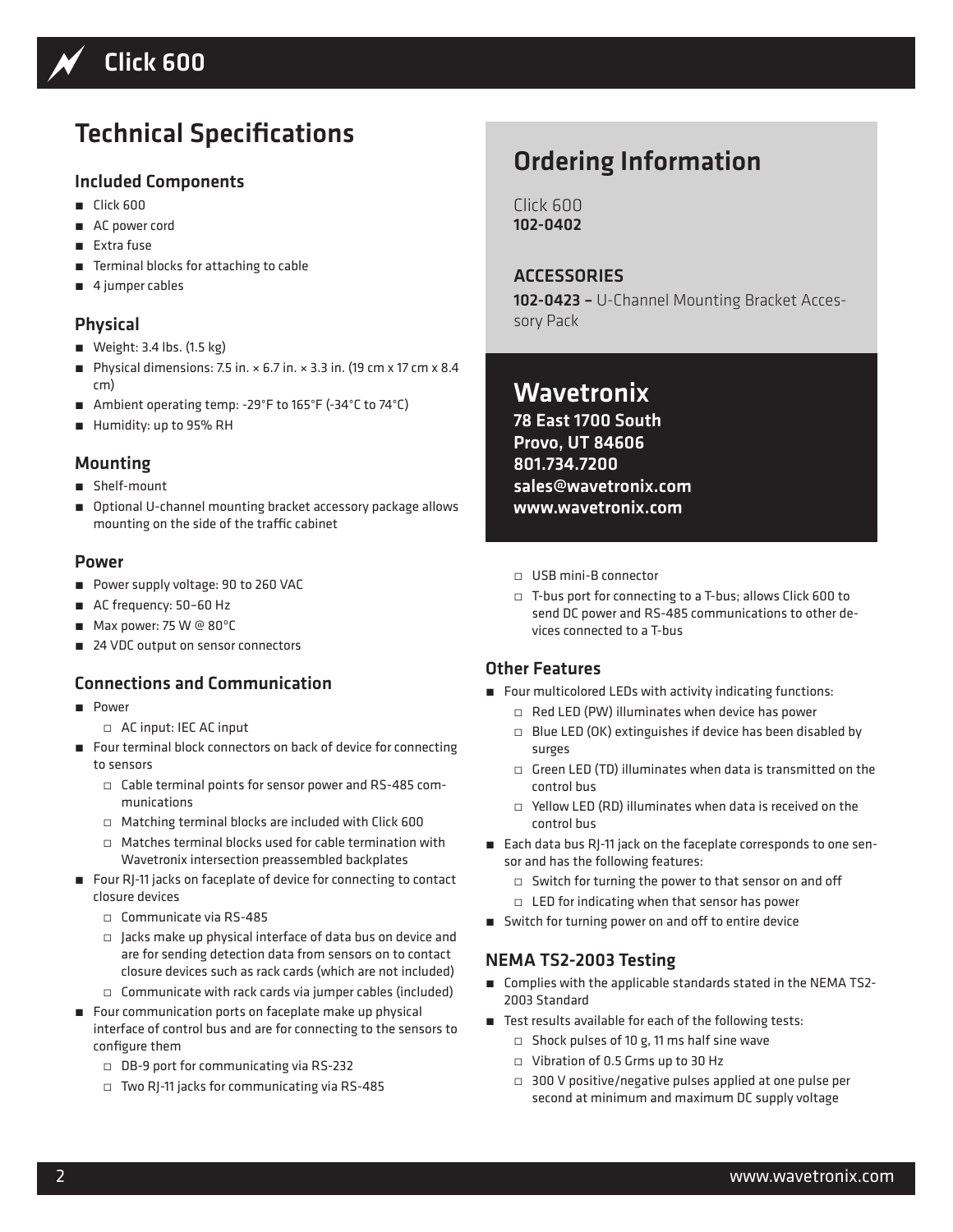

- ̀ Stored at -49ºF (-45ºC) for 24 hours
- ̀ Stored at 185ºF (85ºC) for 24 hours
- ̀ Operation at -29.2ºF (-34ºC) and 10.8 VDC
- ̀ Operation at -29.2ºF (-34ºC) and 26.5 VDC
- ̀ Operation at 165.2ºF (74ºC) and 26.5 VDC
- ̀ Operation at 165.2ºF (74ºC) and 10.8 VDC

## FCC Testing

■ FCC-compliant

### **Testing**

■ Passes manufacturer's test before shipping

#### Extended Support

■ Extended support options are available from Wavetronix; contact a Wavetronix representative for more information

#### **Warranty**

■ One-year warranty against material and workmanship defect (see Click Warranty datasheet for complete details)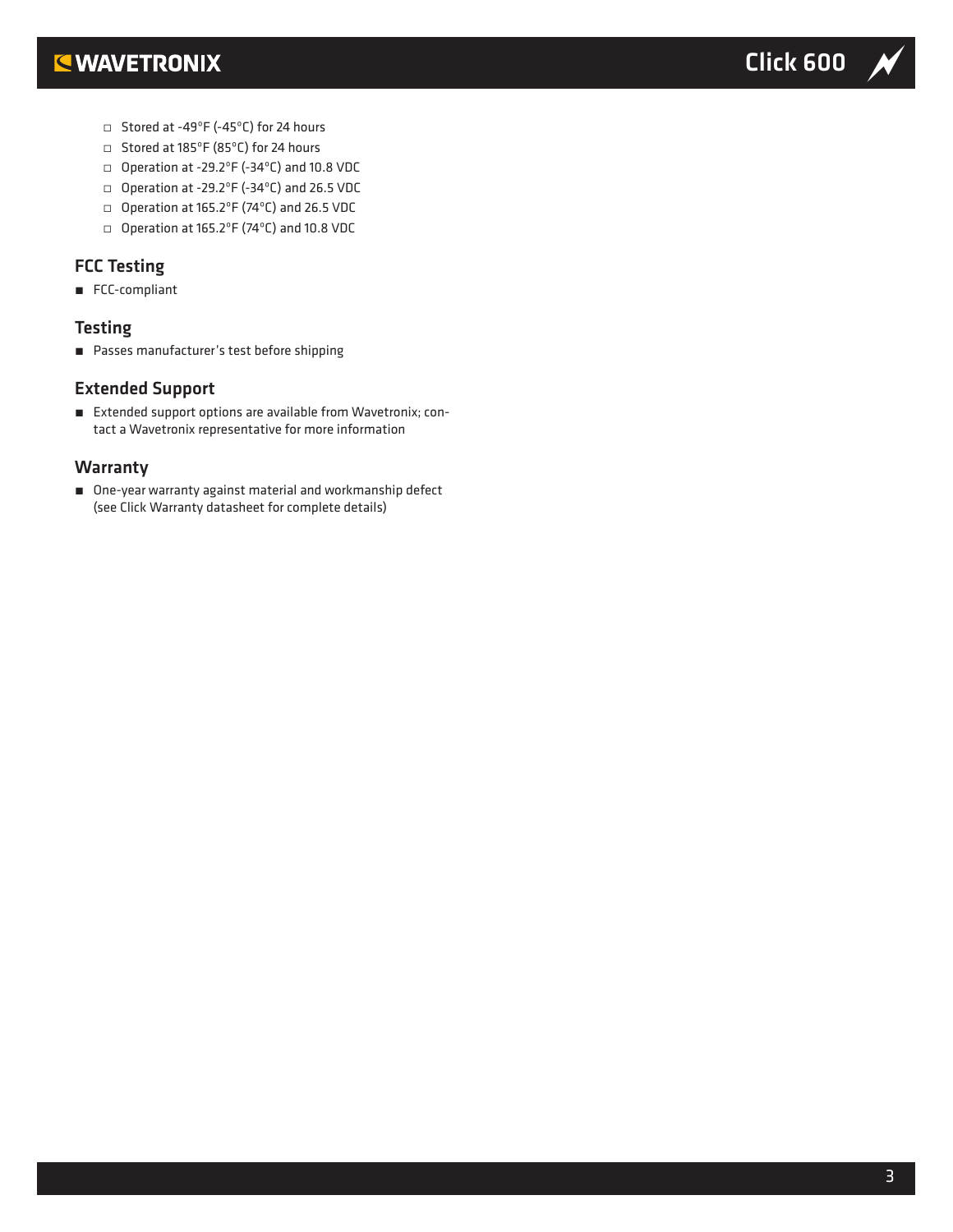# Click 600 Bid Specification

**1.0 General.** This item shall govern the purchase and installation of a cabinet interface device (CID) equivalent to the Wavetronix Click 600. Test results and other documentation demonstrating performance and capabilities shall be provided.

**2.0 Product Description.** The CID shall be a module that provides power and surge protection and that communicates with contact closure devices. The CID shall be shipped with the AC power cord, jumper cables and terminal blocks necessary for wiring it, as well as with an extra fuse.

**3.0 Physical.** The CID shall not exceed 3.4 lbs. (1.5 kg) in weight.

The CID shall not exceed 7.5 in.  $\times$  6.7 in.  $\times$  3.3 in. (19 cm x 17 cm x 8.4 cm) in its physical dimensions.

The CID shall operate in the temperature range of -29°F to 165°F (-34°C to 74°C) and in humidity up to 95% RH.

**4.0 Mounting.** The CID shall be shelf-mounted. It shall be capable of being mounted on the side of the traffic cabinet with the aid of U-channel mounting brackets.

**5.0 Power.** The power supply voltage of the CID shall be 90 to 260 VAC. Its AC frequency shall be 50–60 Hz and the maximum power shall be 75 W at 80ºC.

The CID's sensor connectors shall output 24 VDC.

**6.0 Connections and Communication.** The CID shall include the following connections for power and communication:

**6.1 Power.** The CID shall have an IEC AC input.

**6.2 Terminal Block Connectors.** The CID shall have four terminal block connectors for connecting to sensors. These connectors shall be for terminating cables that carry power and RS-485 communications to and from the sensors.

**6.3 Data RJ-11 Connectors.** The CID shall have four RJ-11 jacks for sending detection data from sensors to contact closure devices such as rack cards via jumper cables. This data shall be sent via RS-485. These jacks shall make up the physical interface of a dedicated data bus.

**6.4 Control Connectors.** The CID shall have four other communication ports. These ports shall make up the physical interface of a dedicated control bus and shall allow users to connect to the sensors and configure them.

- DB-9 port for communicating via RS-232
- Two RJ-11 jacks for communicating via RS-485
- USB mini-B connector
- T-bus port for connecting to a T-bus

**7.0 Other features.** The CID shall have the following other features:

**7.1 LEDs.** The CID shall have four multicolored LEDs with activity-indicating functions:

- An LED that indicates when the device has power
- An LED that indicates if the device has been disabled by surges
- An LED that indicates when data is being transmitted on the control bus
- An LED that indicates when data is being received on the control bus.

**7.2 Data RJ-11 Jack Features.** The four jacks that make up the physical interface of the data bus (and that each correspond to one sensor) shall have a switch for turning their corresponding sensor off and an LED that indicates when that sensor has power.